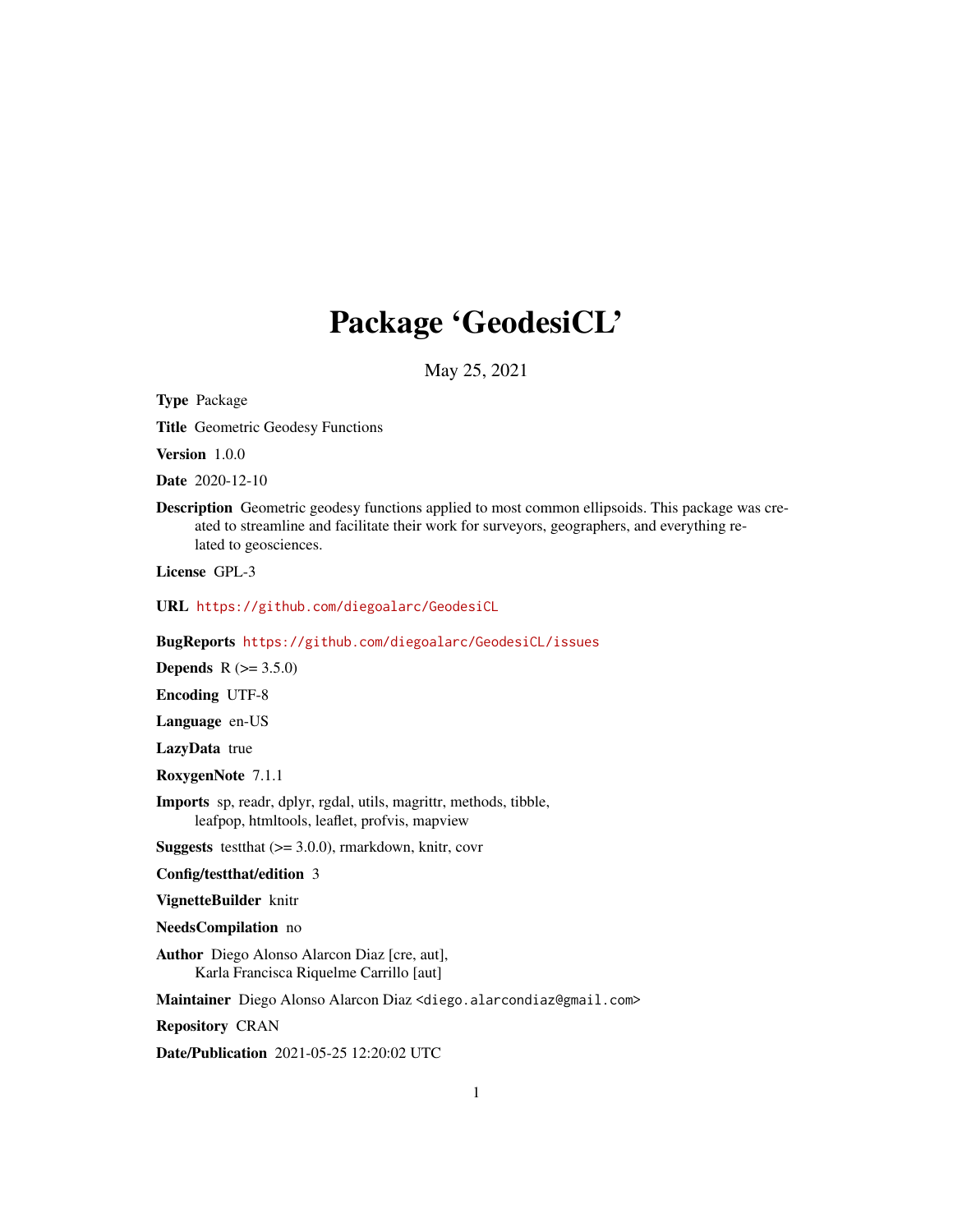## <span id="page-1-0"></span>R topics documented:

| UTM zone hemisphere $\ldots \ldots \ldots \ldots \ldots \ldots \ldots \ldots \ldots \ldots \ldots \ldots 21$ |  | $\overline{2}$ |
|--------------------------------------------------------------------------------------------------------------|--|----------------|
|                                                                                                              |  | 3              |
|                                                                                                              |  | $\overline{4}$ |
|                                                                                                              |  | 5              |
|                                                                                                              |  | 6              |
|                                                                                                              |  | -7             |
|                                                                                                              |  |                |
|                                                                                                              |  |                |
|                                                                                                              |  |                |
|                                                                                                              |  |                |
|                                                                                                              |  |                |
|                                                                                                              |  |                |
|                                                                                                              |  |                |
|                                                                                                              |  |                |
|                                                                                                              |  |                |
|                                                                                                              |  |                |
|                                                                                                              |  |                |
|                                                                                                              |  |                |
|                                                                                                              |  |                |
|                                                                                                              |  |                |
| Index                                                                                                        |  | 22             |

arch *Rope reduction to elliptical arch.*

#### Description

With this function it is possible to perform a reduction from chord to elliptical bow.

#### Usage

 $arch(x, \text{ digits} = 4)$ 

#### Arguments

|        | Rope                                                    |
|--------|---------------------------------------------------------|
| digits | Number of digits the seconds are rounded to. DEFAULT: 4 |

#### Value

value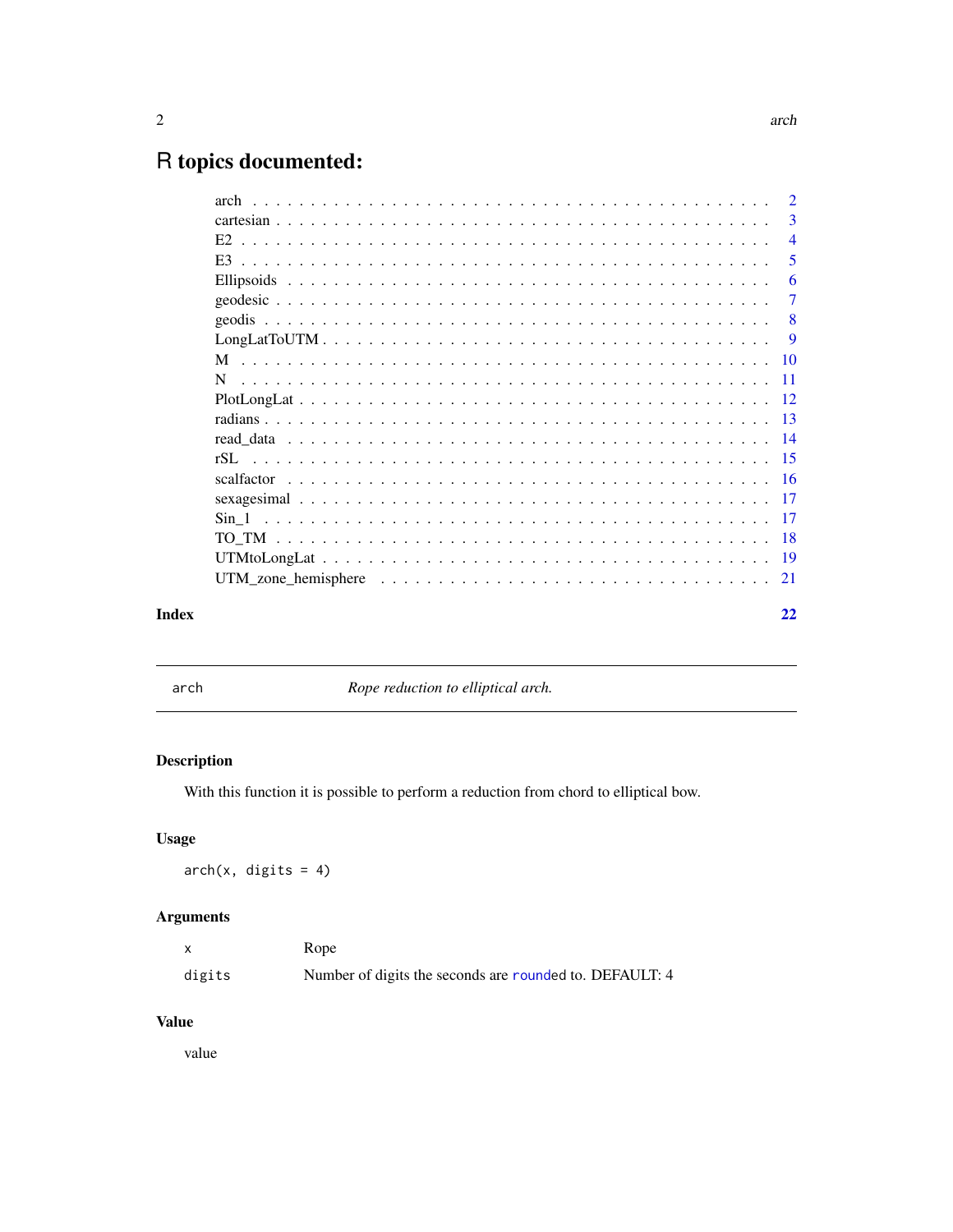#### <span id="page-2-0"></span>cartesian 3

#### Examples

```
# Test data
ROPE <- 50000
value <- arch(ROPE, digits = 4)
print(value)
```
cartesian *To convert from Geographic coordinate to Cartesian coordinate.*

#### Description

With this function it is possible to convert from Geographic coordinate to Cartesian coordinate and obtain the decimal precision that you assign.

#### Usage

cartesian(a, longlat\_df, digits = 4)

#### Arguments

| a          | Selection of Ellipsoid.                                      |
|------------|--------------------------------------------------------------|
| longlat_df | Point name, Sexagesimal longitude and latitude as dataframe. |
| digits     | Number of digits the seconds are rounded to. DEFAULT: 4      |

#### Value

data.frame with the data in the following order: "Pt", "X", "Y", "Z".

#### Note

create data frame of epsg codes by epsg <- rgdal::make\_EPSG()

#### References

https://github.com/OSGeo/PROJ & https://github.com/cran/rgdal

#### Examples

```
# Point name
Pto <- "St1"
# Longitude
g \le -71m < -18s < -44.86475
```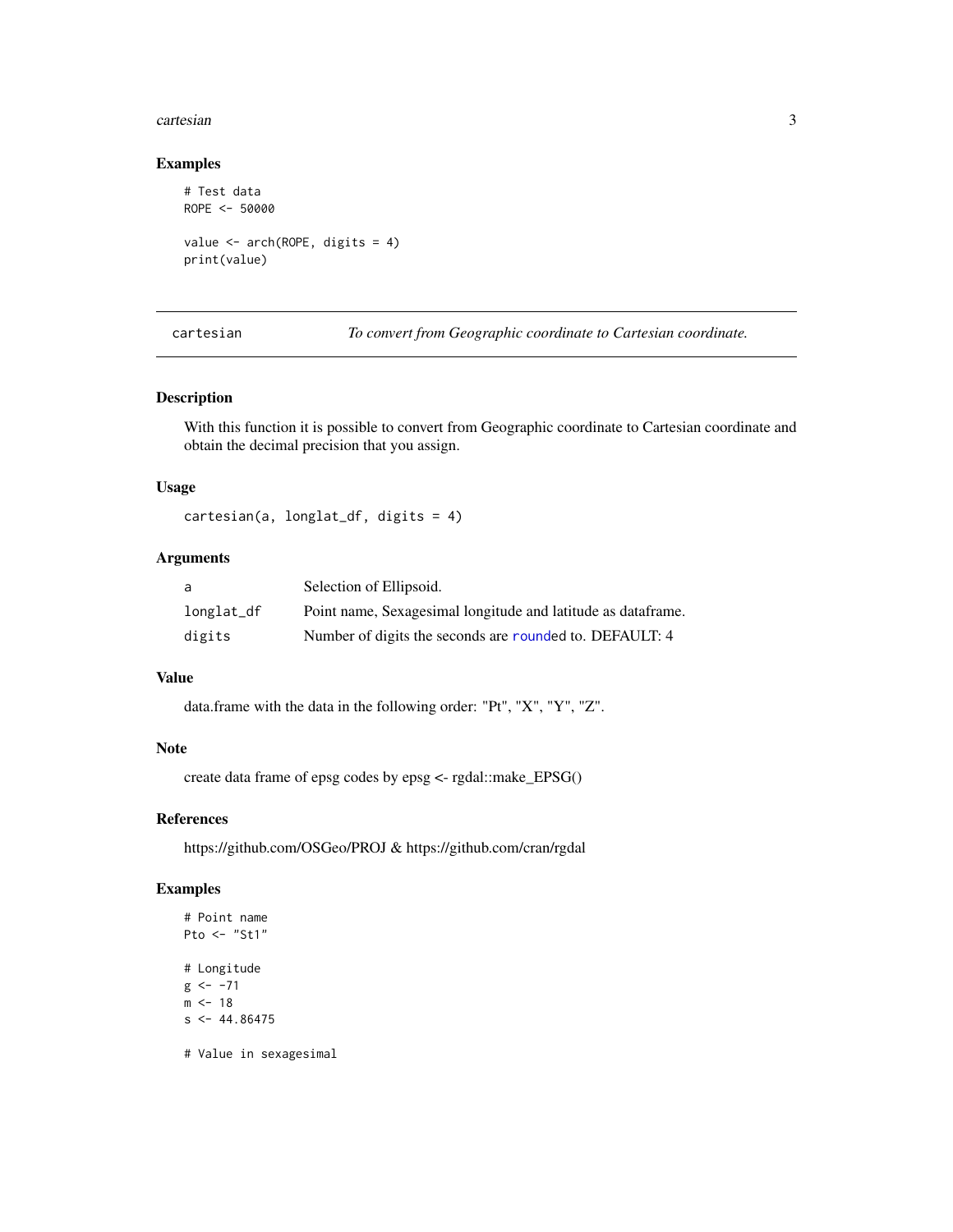<span id="page-3-0"></span>4 and 20 E2

```
sexa_long <- sexagesimal(g,m,s)
# Latitude
g \leftarrow -33m < -38s < -30.123456# Value in sexagesimal
sexa_lat <- sexagesimal(g, m, s)
print(sexa_lat)
# ELLIPSOIDAL HEIGHT (h)
h \leq -31.885# Longitude and Latitude as data.frame
longlat_df <- data.frame(Pto, sexa_long, sexa_lat, h)
# To know the ellipsoids and the order open the Ellipsoids in the package and look for it number
Ellip <- Ellipsoids
#View(Ellip)
# We choose the number 5 which is GRS80
value <- cartesian(5, longlat_df, digits = 4)
```
print(value)

| E <sub>2</sub> |                          |  |
|----------------|--------------------------|--|
|                | To calculate $1-e^{2}$ . |  |

#### Description

To calculate the value for the function 1-e^2.

#### Usage

E2( $x$ , digits = 4)

#### Arguments

|        | Selection of Ellipsoid.                                 |
|--------|---------------------------------------------------------|
| digits | Number of digits the seconds are rounded to. DEFAULT: 4 |

#### Value

value

#### Note

create data frame of epsg codes by epsg <- rgdal::make\_EPSG()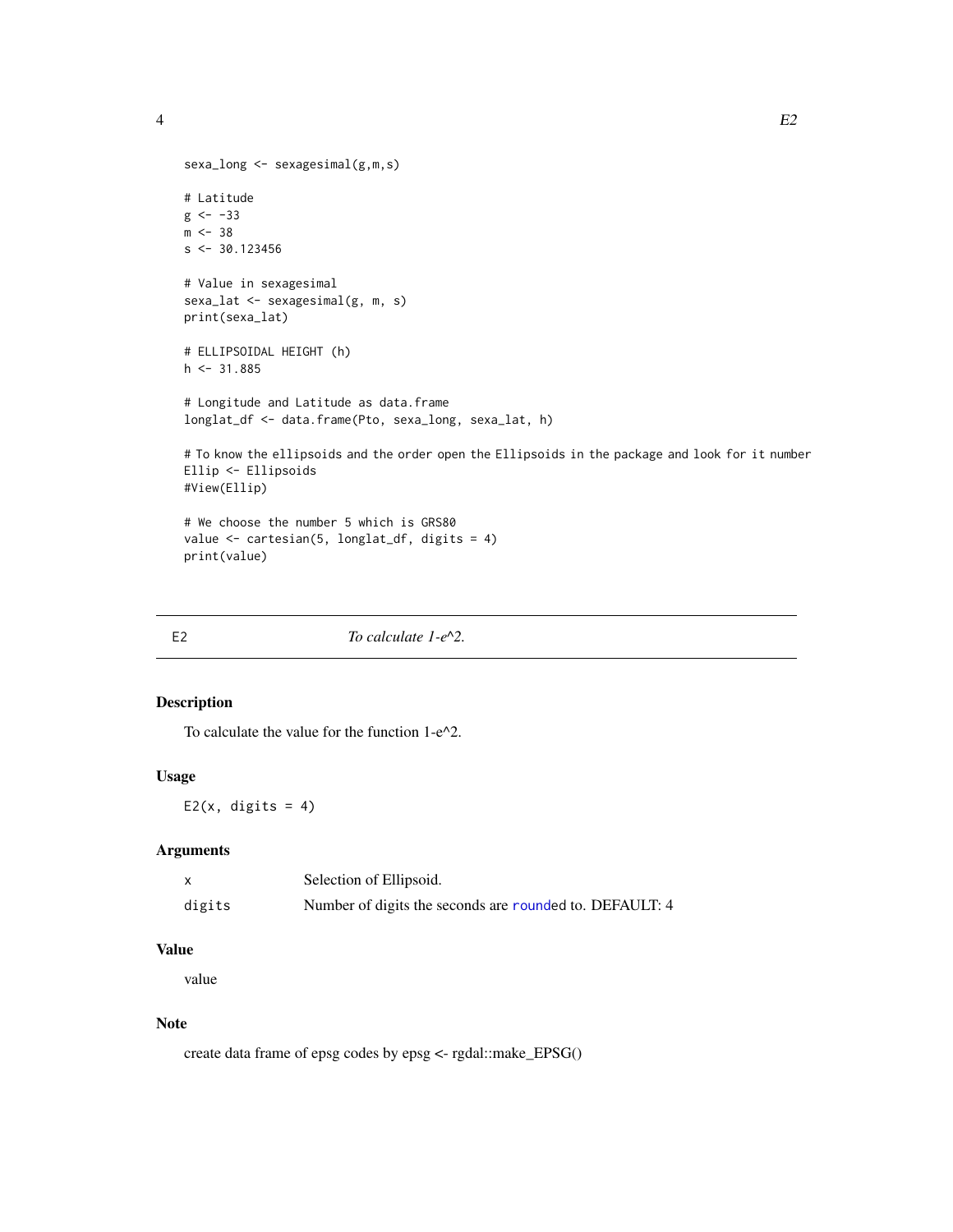#### <span id="page-4-0"></span> $E3 \hspace{1.5cm} 5$

#### References

https://github.com/OSGeo/PROJ & https://github.com/cran/rgdal

#### Examples

# To know the ellipsoids and the order open the Ellipsoids in the package and look for it number Ellip <- Ellipsoids #View(Ellip)

```
# We choose the number 5 which is GRS80
value \leq E2(5, digits = 4)
print(value)
```
#### E3 *To calculate 1-e*^2\*sen(lat)^2.

#### Description

To calculate the value for the function  $1-e^{\lambda}2*sen(lat)^{\lambda}2$ .

#### Usage

E3(x, y, digits = 4)

#### Arguments

| X      | Selection of Ellipsoid.                                 |
|--------|---------------------------------------------------------|
| - V    | Latitude in radians.                                    |
| digits | Number of digits the seconds are rounded to. DEFAULT: 4 |

#### Value

value

#### Note

create data frame of epsg codes by epsg <- rgdal::make\_EPSG()

#### References

https://github.com/OSGeo/PROJ & https://github.com/cran/rgdal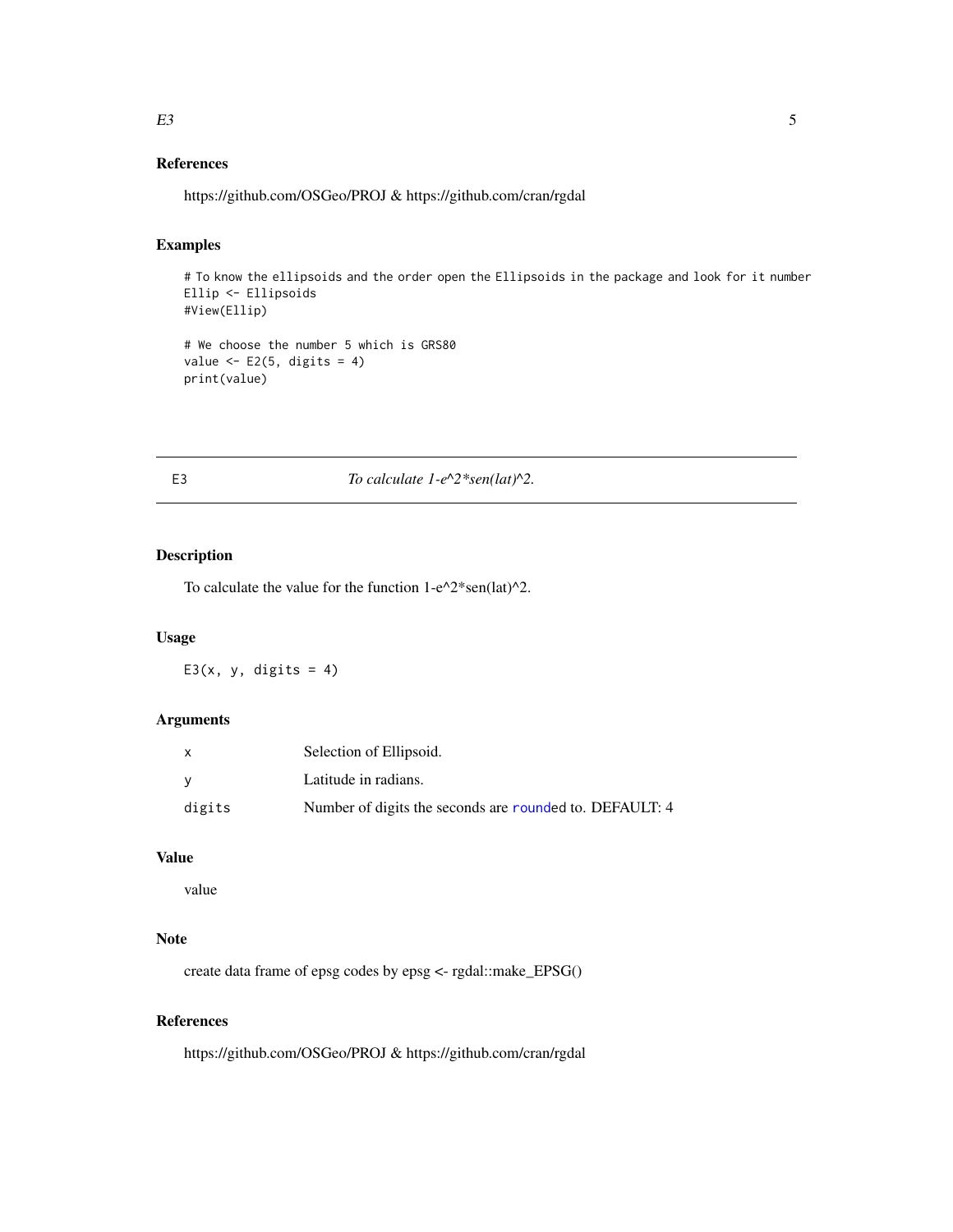#### Examples

```
# Lat
g \le -33m < -38s < -30.123456rad_lat <- radians(g, m, s)
print(rad_lat)
```
# To know the ellipsoids and the order open the Ellipsoids in the package and look for it number Ellip <- Ellipsoids #View(Ellip)

```
# We choose the number 5 which is GRS80
value \leq E3(5, rad_lat, digits = 4)
print(value)
```

|  | Ellipsoids |  |
|--|------------|--|
|  |            |  |

Contains the values for conversion of the Ellipsoids PSAD-56, SAD-*69, WGS-84, GRS-80 SIRGAS.*

#### Description

Contains the values for conversion of the Ellipsoids PSAD-56, SAD-69, WGS-84, GRS-80 SIR-GAS.

#### Usage

Ellipsoids

#### Format

A data frame with 20 columns:

Description Contains the description of each ellipsoid.

Ellipsoids Contains the names of each ellipsoid.

a Semi major axis of each ellipsoid.

1/f 1/Flattening of each ellipsoid.

f Flattening of each ellipsoid.

b Semi minor axis of each ellipsoid.

e^2 1st eccentricity squared of each ellipsoid.

e'^2 2nd eccentricity squared of each ellipsoid.

A A Constant.

B B Constant.

C C Constant.

<span id="page-5-0"></span>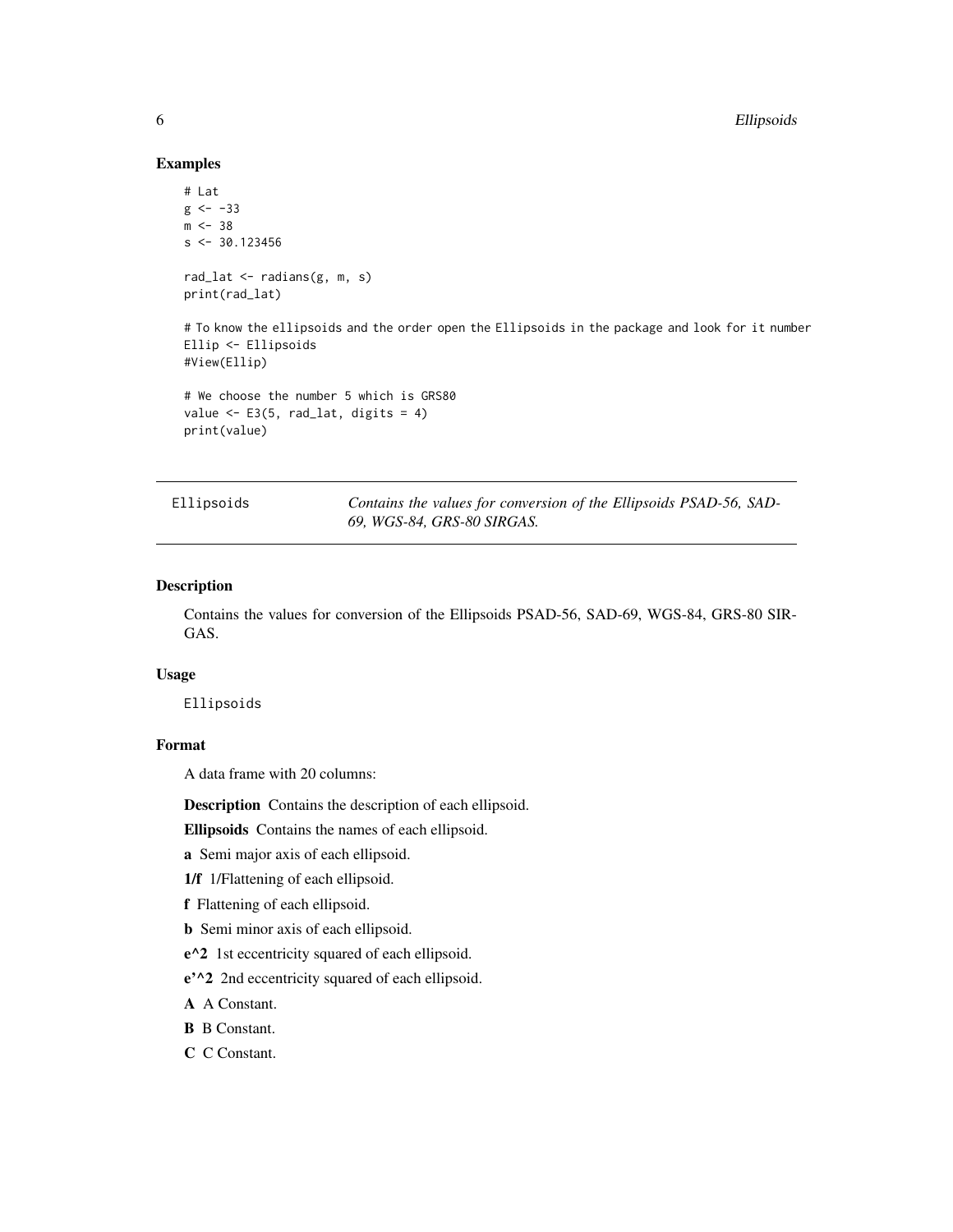#### <span id="page-6-0"></span>geodesic and the set of the set of the set of the set of the set of the set of the set of the set of the set of the set of the set of the set of the set of the set of the set of the set of the set of the set of the set of

D D Constant. E E Constant. F F Constant. Alfa Alfa Constant. Beta Beta Constant. Gamma Gamma Constant. Delta Delta Constant. Epsilon Epsilon Constant. Zeta Zeta Constant.

#### References

https://github.com/diegoalarc/GeodesiCL

#### Examples

## Not run: Ellipsoids

## End(Not run)

geodesic *To convert from Cartesian coordinate to Geographic coordinate.*

#### Description

With this function it is possible to convert from Cartesian coordinate to Geographic coordinate and obtain the decimal precision that you assign.

#### Usage

geodesic(a, XYZ\_df, digits = 4)

#### Arguments

| a      | Selection of Ellipsoid.                                 |
|--------|---------------------------------------------------------|
| XYZ df | Sexagesimal longitude and latitude as dataframe.        |
| digits | Number of digits the seconds are rounded to. DEFAULT: 4 |

#### Value

data.frame with the data in the following order: "Pt", "Lat", "Lon", "H".

#### Note

create data frame of epsg codes by epsg <- rgdal::make\_EPSG()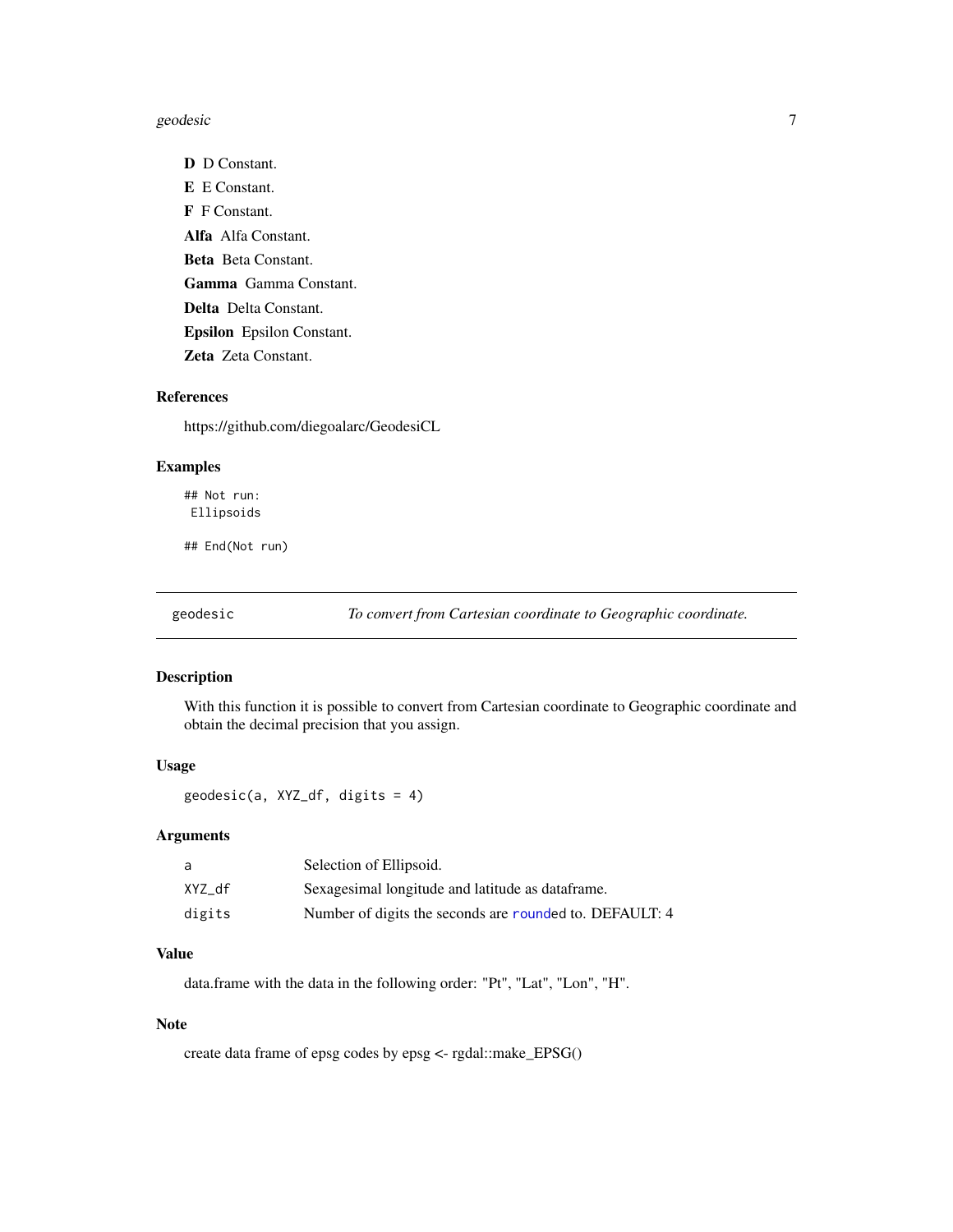<span id="page-7-0"></span>8 geodis and the second second second second second second second second second second second second second second second second second second second second second second second second second second second second second se

#### References

https://github.com/OSGeo/PROJ & https://github.com/cran/rgdal

#### Examples

```
# Point name
Pto <- "St1"
# Cartesian data
X <- 1711591.78090565
Y <- -5060304.1659587
Z <- -3473256.69328603
# Pto, X, Y and Z as data.frame
XYZ_df <- as.data.frame(cbind(Pto, X, Y, Z))
# To know the ellipsoids and the order open the Ellipsoids in the package and look for it number
Ellip <- Ellipsoids
#View(Ellip)
# We choose the number 5 which is GRS80
```

```
value \leq geodesic(5, XYZ_df, digits = 4)
print(value)
```

| ۲.<br>c | r<br>١٢. |  |
|---------|----------|--|
|         |          |  |

geodis *Reduction of the horizontal distance to the Ellipsoid.*

#### Description

With this function it is possible to perform a reduction of the horizontal distance to the Ellipsoid.

#### Usage

```
geodis(Data_fm, digits = 4)
```
#### Arguments

| Data fm | Point name, Ellipsoidal height and Horizontal distance as data frame. |
|---------|-----------------------------------------------------------------------|
| digits  | Number of digits the seconds are rounded to. DEFAULT: 4               |

#### Value

data.frame with the data in the following order: "Pt", "Kh(h)", "GEODESIC DISTANCE".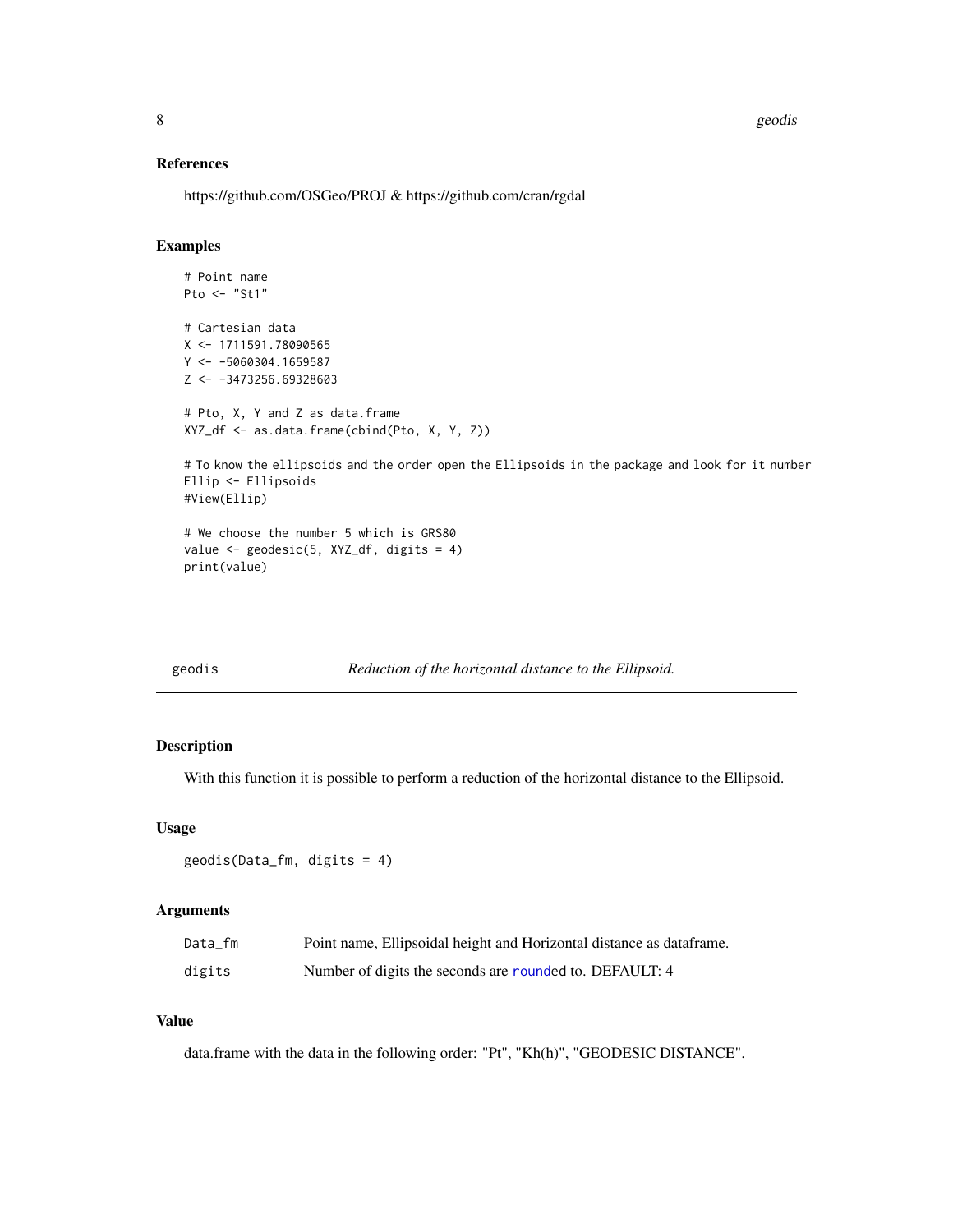#### <span id="page-8-0"></span>LongLatToUTM 9

#### Examples

```
# Point name
Pto <- "St1"
# Ellipsoidal height
h < -2500# Horizontal distance
Dhz <- 728.5
# Ellipsoidal height and Horizontal distance as data.frame
Ellips_Horzdist_df <- data.frame(Pto, h, Dhz)
value <- geodis(Ellips_Horzdist_df, digits = 4)
print(value)
```
LongLatToUTM *To convert from Geographic coordinate to UTM coordinate.*

#### Description

With this function it is possible to convert from Geographic coordinate to UTM coordinate. It is also possible to convert from other coordinate reference systems by selecting their EPGS number to UTM coordinate. Review notes and references.

#### Usage

```
LongLatToUTM(longlat_df, crs = 4326, units = "m", digits = 4)
```
#### Arguments

| longlat_df | Point name, Sexagesimal longitude and latitude as data frame.                             |
|------------|-------------------------------------------------------------------------------------------|
| crs        | EPGS number of the new coordinate reference system to transform. DEFAULT:<br>4326 (WGS84) |
| units      | Select units for UTM to work. DEFAULT: 'm'                                                |
| digits     | Number of digits the seconds are rounded to. DEFAULT: 4                                   |

#### Value

a list with a data.frame and leaflet map.

#### Note

create data frame of epsg codes by epsg <- rgdal::make\_EPSG()

#### References

https://github.com/OSGeo/PROJ & https://github.com/cran/rgdal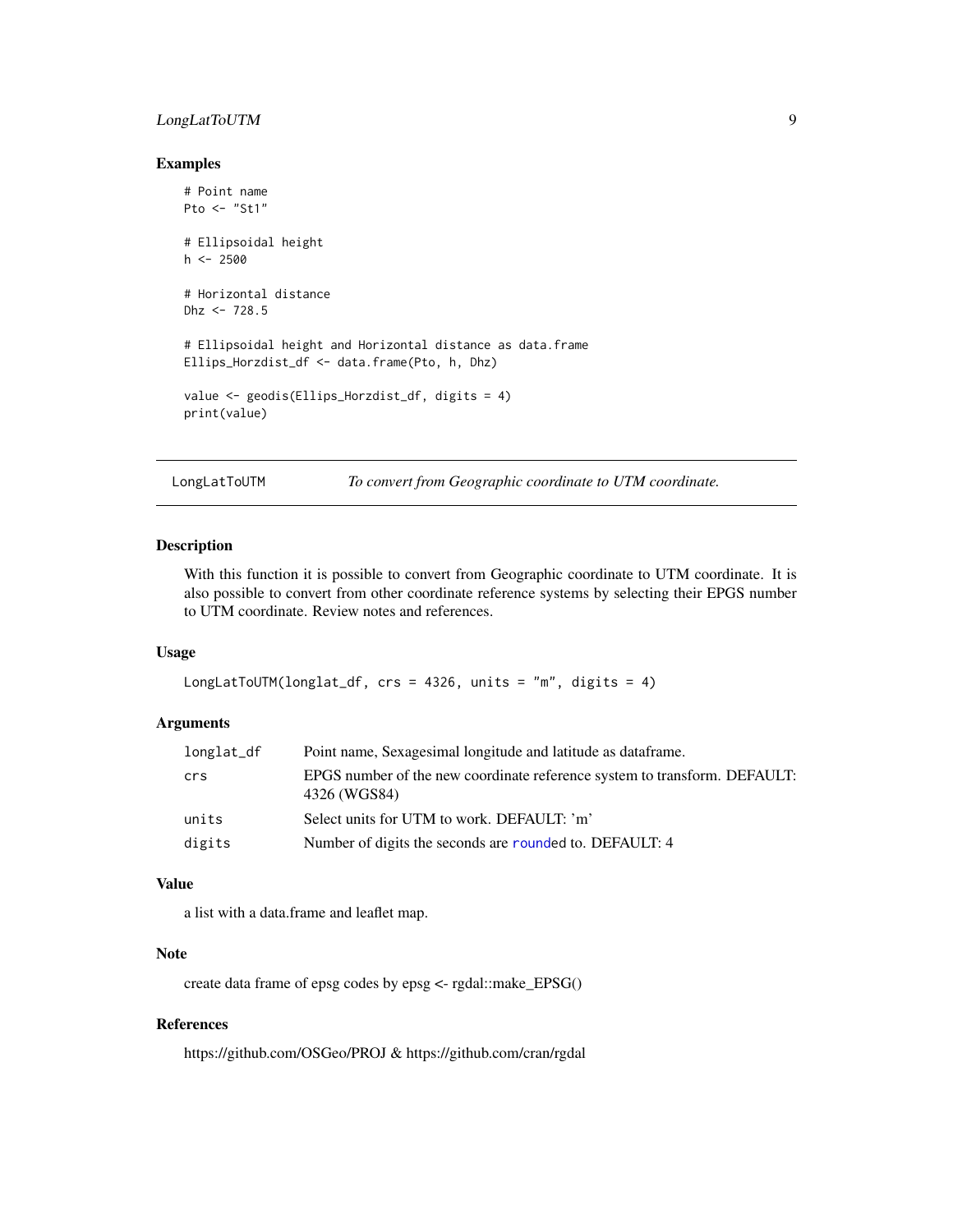<span id="page-9-0"></span> $10$  M

#### See Also

data.frame

### Examples

```
# Point name
Pto <- "St1"
# Longitude
g \leftarrow -71m < -18s < -44.86475# Value in sexagesimal
sexa_long <- sexagesimal(g, m, s)
# Latitude
g1 <- -33
m1 <- 12
s1 <- 27.11457
# Value in sexagesimal
sexa_lat <- sexagesimal(g1, m1, s1)
# Longitude and Latitude as data.frame
longlat_df <- data.frame(Pto,sexa_long,sexa_lat)
value <- LongLatToUTM(longlat_df, crs = 4326, units = 'm', digits = 4)
print(value)
```
M *To calculate the value of M.*

#### Description

To calculate the value for the function of M.

#### Usage

 $M(x, y, digits = 4)$ 

#### Arguments

|        | Selection of Ellipsoid.                                 |
|--------|---------------------------------------------------------|
| ν      | Latitude in radians.                                    |
| digits | Number of digits the seconds are rounded to. DEFAULT: 4 |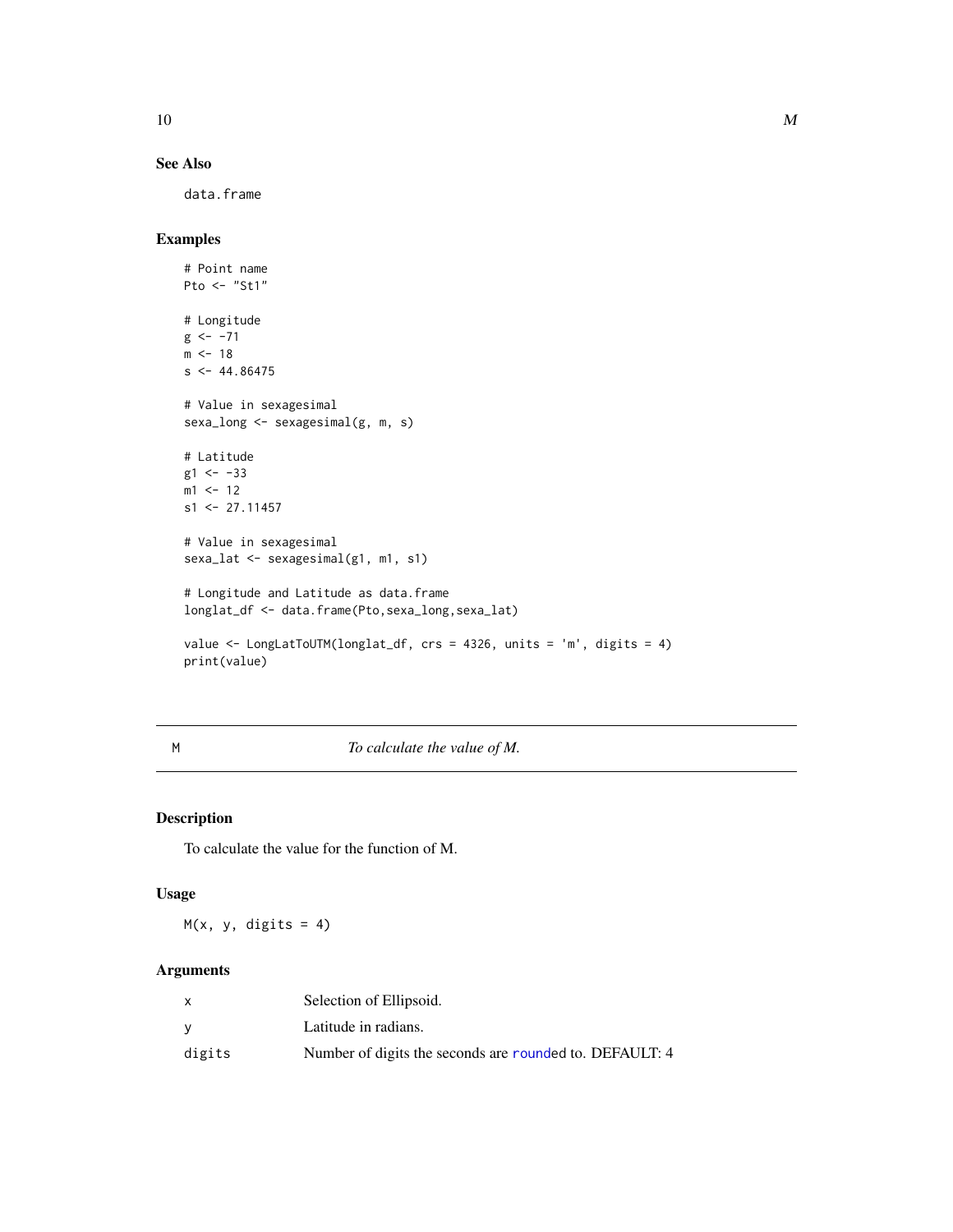#### <span id="page-10-0"></span>Value

value

#### Note

create data frame of epsg codes by epsg <- rgdal::make\_EPSG()

#### References

https://github.com/OSGeo/PROJ & https://github.com/cran/rgdal

#### Examples

```
# Latitude
g \le -33m < -38s < -30.123456rad_lat <- radians(g, m, s)
print(rad_lat)
```
# To know the ellipsoids and the order open the Ellipsoids in the package and look for it number Ellip <- Ellipsoids #View(Ellip)

```
# We choose the number 5 which is GRS80
value \leq M(5, rad_lat, digits = 4)print(value)
```

#### N *To calculate the value of N.*

#### Description

To calculate the value for the function of N.

#### Usage

 $N(x, y, \text{ digits} = 4)$ 

#### Arguments

| X      | Selection of Ellipsoid.                                 |
|--------|---------------------------------------------------------|
| v      | Latitude in radians.                                    |
| digits | Number of digits the seconds are rounded to. DEFAULT: 4 |

#### Value

value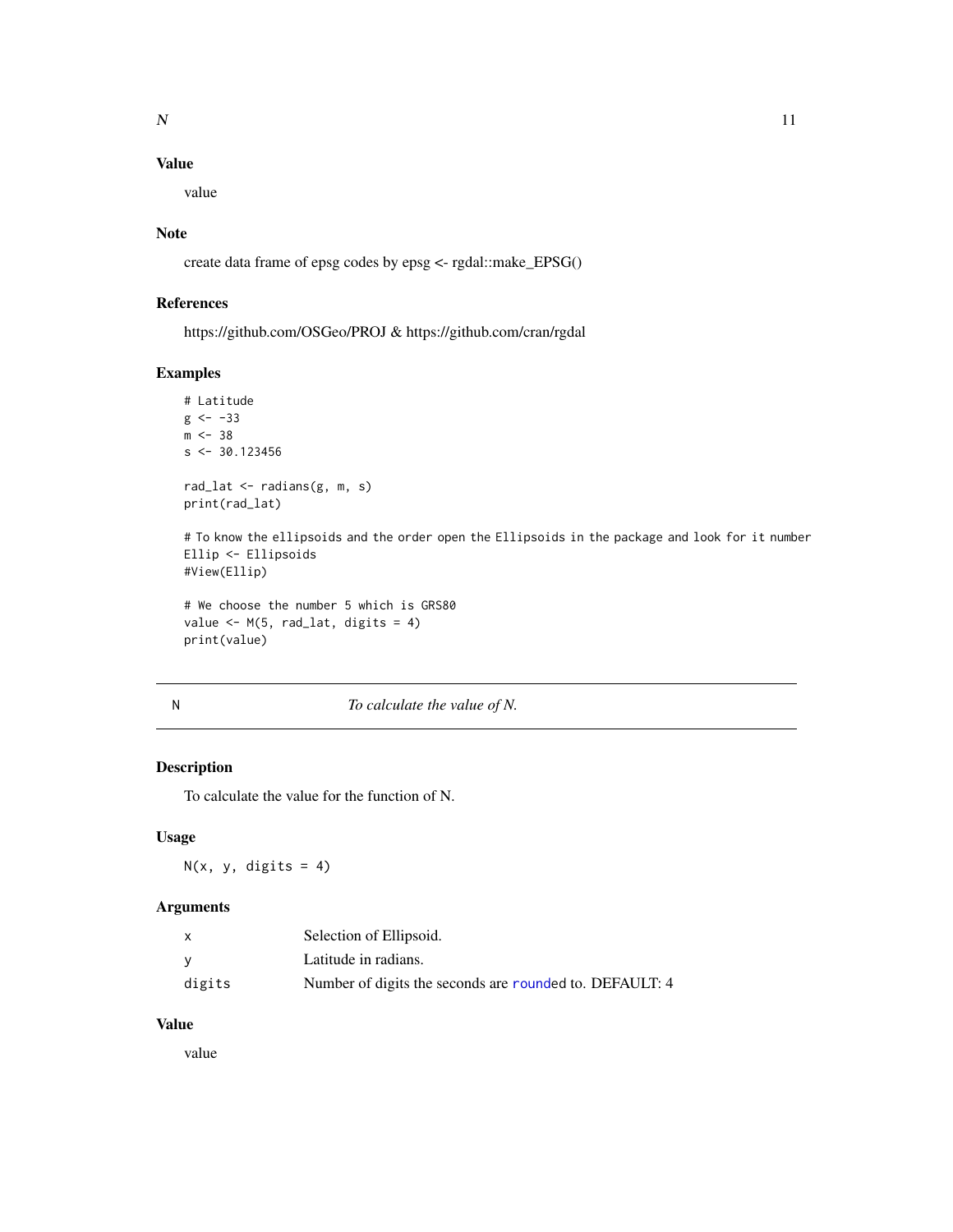#### <span id="page-11-0"></span>Note

create data frame of epsg codes by epsg <- rgdal::make\_EPSG()

#### References

https://github.com/OSGeo/PROJ & https://github.com/cran/rgdal

#### Examples

```
# Latitude
g \le -33m < -38s < -30.123456rad_lat <- radians(g, m, s)
print(rad_lat)
```
# To know the ellipsoids and the order open the Ellipsoids in the package and look for it number Ellip <- Ellipsoids #View(Ellip)

```
# We choose the number 5 which is GRS80
value \leq N(5, rad\_lat, digits = 4)print(value)
```
PlotLongLat *To plot using Geographic coordinate WGS84.*

#### Description

With this function it is possible to plot using Longitude and Latitude (Geographic coordinate WGS84).

#### Usage

```
PlotLongLat(longlat_df)
```
#### Arguments

longlat\_df Point name, Sexagesimal longitude and latitude as dataframe.

#### Value

leaflet map.

#### See Also

data.frame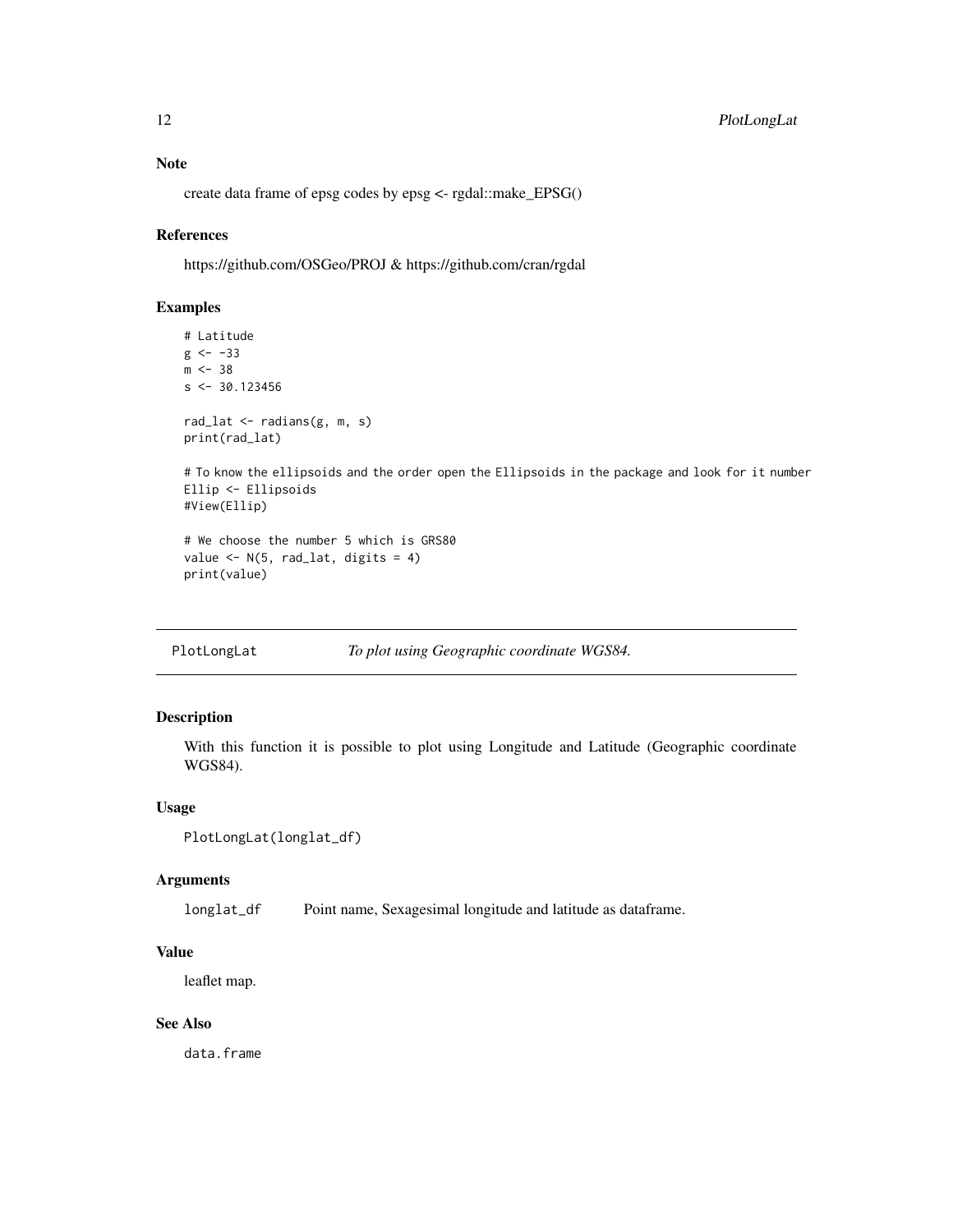#### <span id="page-12-0"></span>radians and 13 and 13 and 13 and 13 and 13 and 13 and 13 and 13 and 13 and 13 and 13 and 13 and 13 and 13 and 13 and 13 and 13 and 13 and 13 and 13 and 13 and 13 and 13 and 13 and 13 and 13 and 13 and 13 and 13 and 13 and

#### Examples

```
# Point name
Pto <- "St1"
# Longitude
g \le -71m < -18s < -44.86475# Value in sexagesimal
sexa_long <- sexagesimal(g, m, s)
# Latitude
g1 <- -33
m1 <- 12
s1 <- 27.11457
# Value in sexagesimal
sexa_lat <- sexagesimal(g1, m1, s1)
# Longitude and Latitude as data.frame
longlat_df <- data.frame(Pto,sexa_long,sexa_lat)
value <- PlotLongLat(longlat_df)
print(value)
```
radians *To convert separated data in Degrees Minutes and Seconds to Radians.*

#### Description

With this function it is possible to convert separated data in Degrees Minutes and Seconds to Radians.

#### Usage

radians(x, y, z, digits = 4)

#### Arguments

| $\mathsf{X}$ | Value of Degree in Latitude or Longitude.               |
|--------------|---------------------------------------------------------|
| - V          | Value of Minute in Latitude or Longitude.               |
| Z.           | Value of Seconds in Latitude or Longitude.              |
| digits       | Number of digits the seconds are rounded to. DEFAULT: 4 |

#### Value

value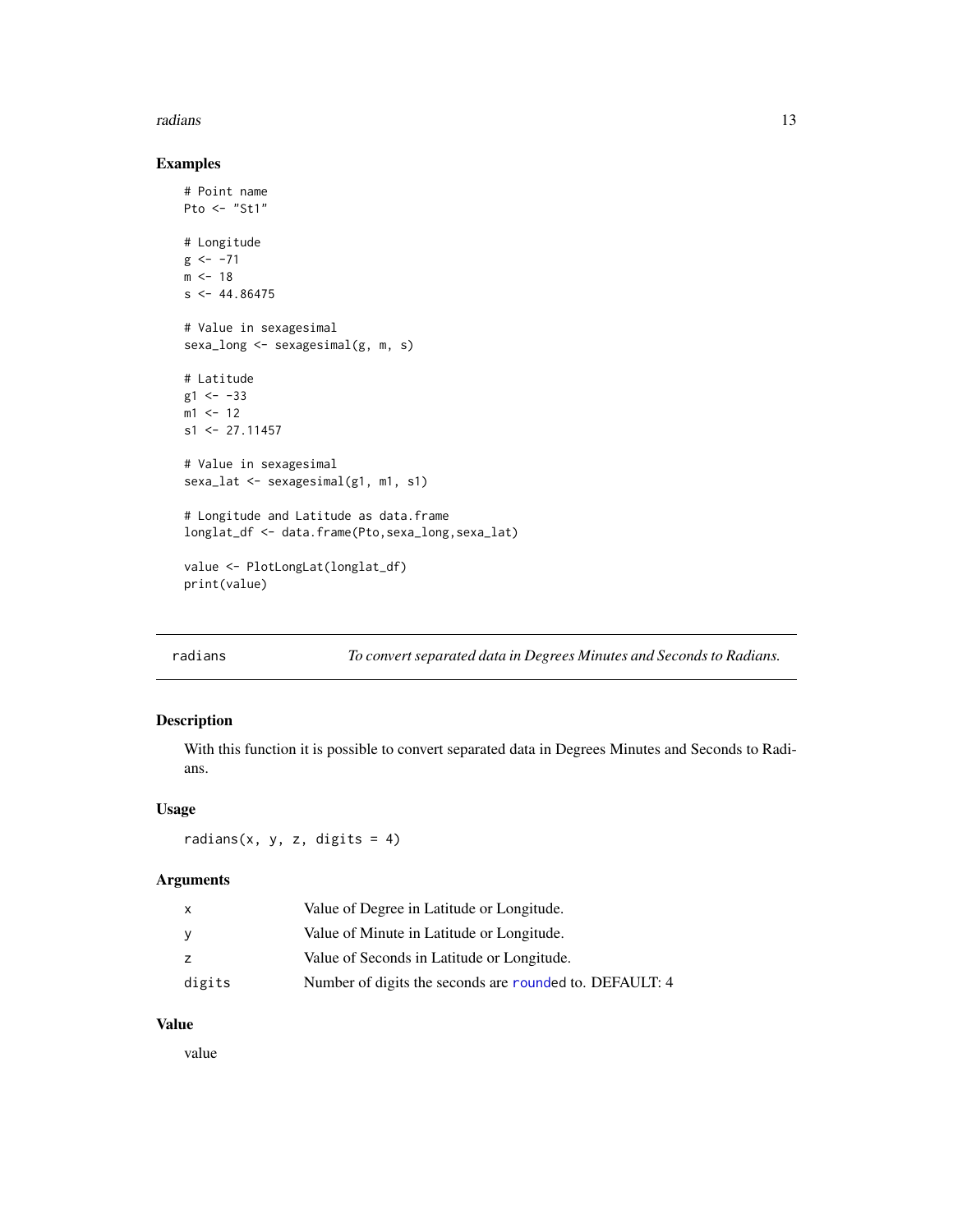#### Examples

```
# Lat
g \leftarrow -33m < -38s < -30.123456value \leq radians(g, m, s, digits = 4)
print(value)
```
read\_data *Read data in csv.*

#### Description

Read data in csv.

#### Usage

 $read_data(x, digits = 4)$ 

#### Arguments

| $\mathbf{x}$ | the name of the file which the data are to be read from, this is a data, frame in<br>format csv. |
|--------------|--------------------------------------------------------------------------------------------------|
| digits       | Number of digits the seconds are rounded to. DEFAULT: 4                                          |

#### Value

a tibble

#### See Also

Package 'tibble' as 'readr'

#### Examples

```
# Test data
csv <- system.file("extdata", "test.csv", package = "GeodesiCL")
data_test <- read_data(csv)
```
<span id="page-13-0"></span>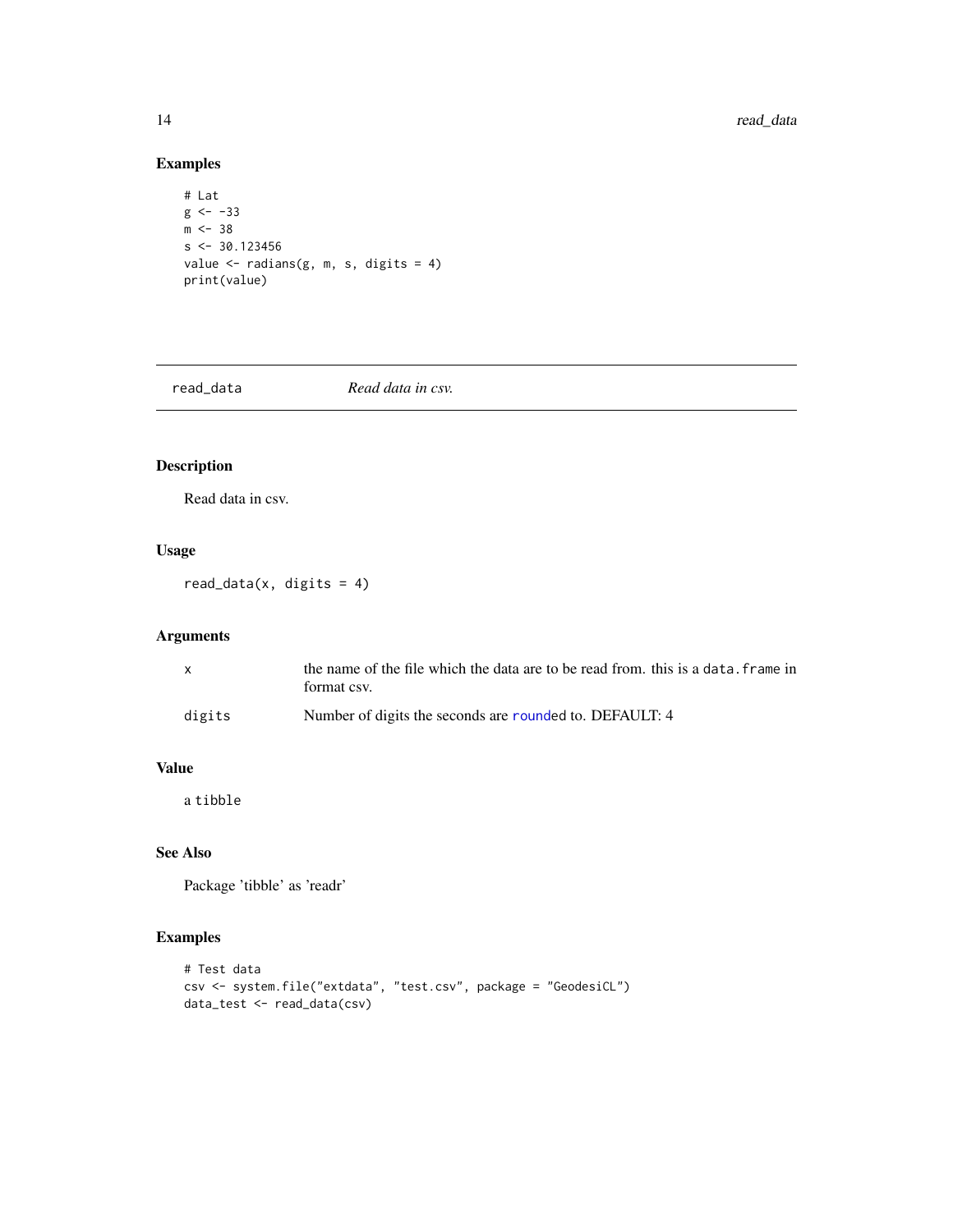#### Description

With this function it is possible to calculate the value of r, S and L.

#### Usage

 $rSL(x, pto\_lat, digits = 4)$ 

#### Arguments

| X       | Selection of Ellipsoid to work between $1 =$ PSAD-56', $2 =$ 'SAD-69', $3 =$<br>$\text{'WGS-84'}$ , $4 = \text{'GRS-80}$ (SIRGAS)'. |
|---------|-------------------------------------------------------------------------------------------------------------------------------------|
| pto_lat | Point name and the latitude in radians as data. frame.                                                                              |
| digits  | Number of digits the seconds are rounded to. DEFAULT: 4                                                                             |

#### Value

data.frame with the data in the following order: "Pt", "r", "S", "L".

#### Examples

print(value)

```
# Point name
Pto \leftarrow "St1"
# Latitude
g \le -33m < -38s < -30.123456rad_lat <- radians(g, m, s)
print(rad_lat)
# Ellipsoidal height and Horizontal distance as data.frame
pto_lat <- data.frame(Pto, rad_lat)
# To know the ellipsoids and the order open the Ellipsoids in the package and look for it number
Ellip <- Ellipsoids
#View(Ellip)
# We choose the number 47 which is WGS84
value \leq rSL(47, pto_lat, digits = 4)
```
<span id="page-14-0"></span>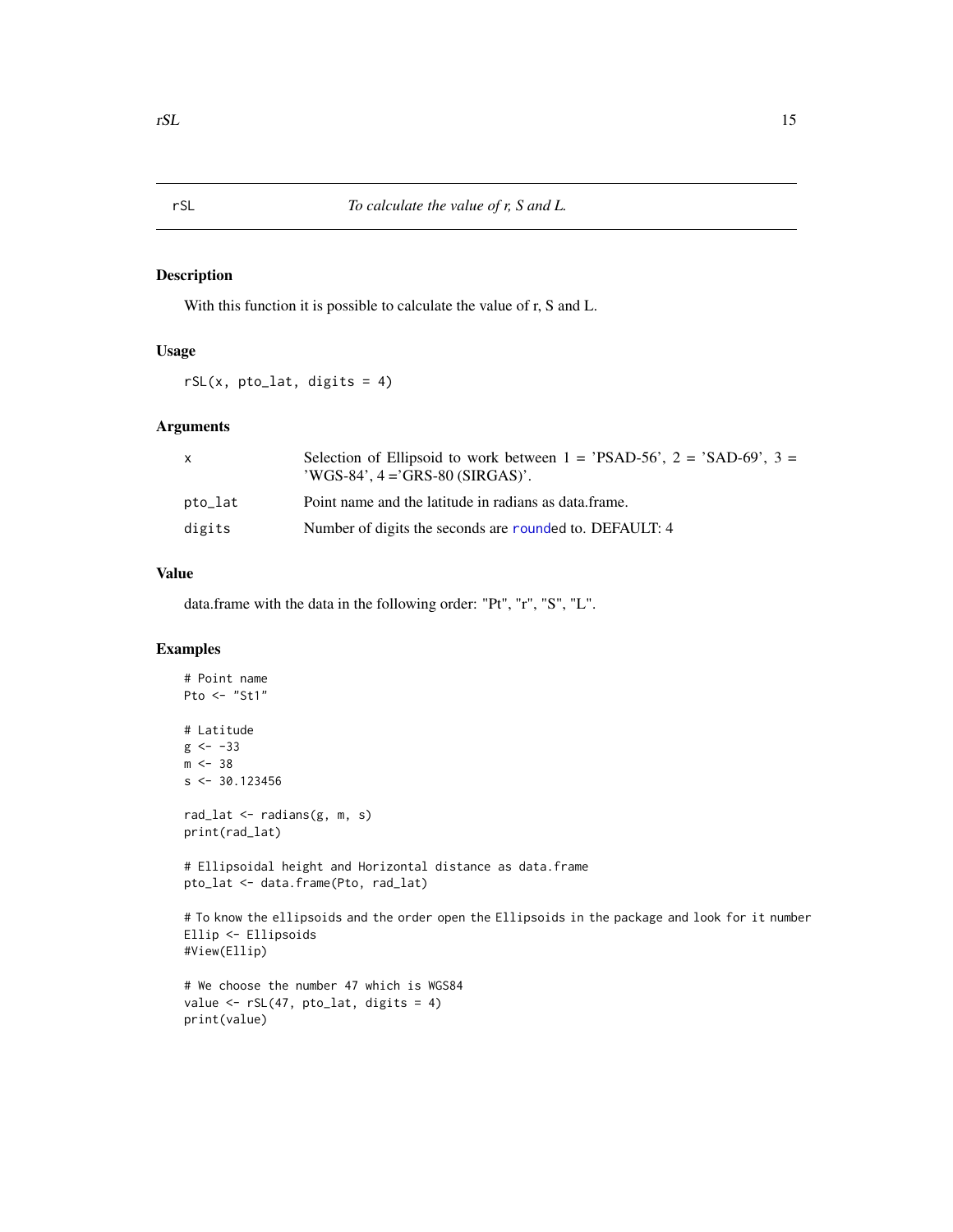<span id="page-15-0"></span>

#### Description

With this function it is possible to calculate the scale factor.

#### Usage

```
scalfactor(EAST_Geodist_df, digits = 4)
```
#### Arguments

| EAST Geodist df |                                                                  |
|-----------------|------------------------------------------------------------------|
|                 | Point name, East coordinate and Geodesic distance as data.frame. |
| digits          | Number of digits the seconds are rounded to. DEFAULT: 4          |

#### Value

data.frame with the data in the following order: "Pt", "X", "K UTM","D UTM", "DIF D-S", "PPM".

#### Examples

```
# Point name
Pto \leq "St1"
# East coordinate.
EAST < -224200# Ellipsoidal height
h <- 2500
# Horizontal distance
Dhz <- 728.5
# Ellipsoidal height and Horizontal distance as data.frame
Ellips_Horzdist_df <- as.data.frame(cbind(Pto, h, Dhz))
geodis <- geodis(Ellips_Horzdist_df, digits = 4)
# East coordinate and Geodesic distance as data.frame
EAST_Geodist_df <- as.data.frame(cbind(Pto, EAST, geodis[,3]))
value <- scalfactor(EAST_Geodist_df, digits = 4)
print(value)
```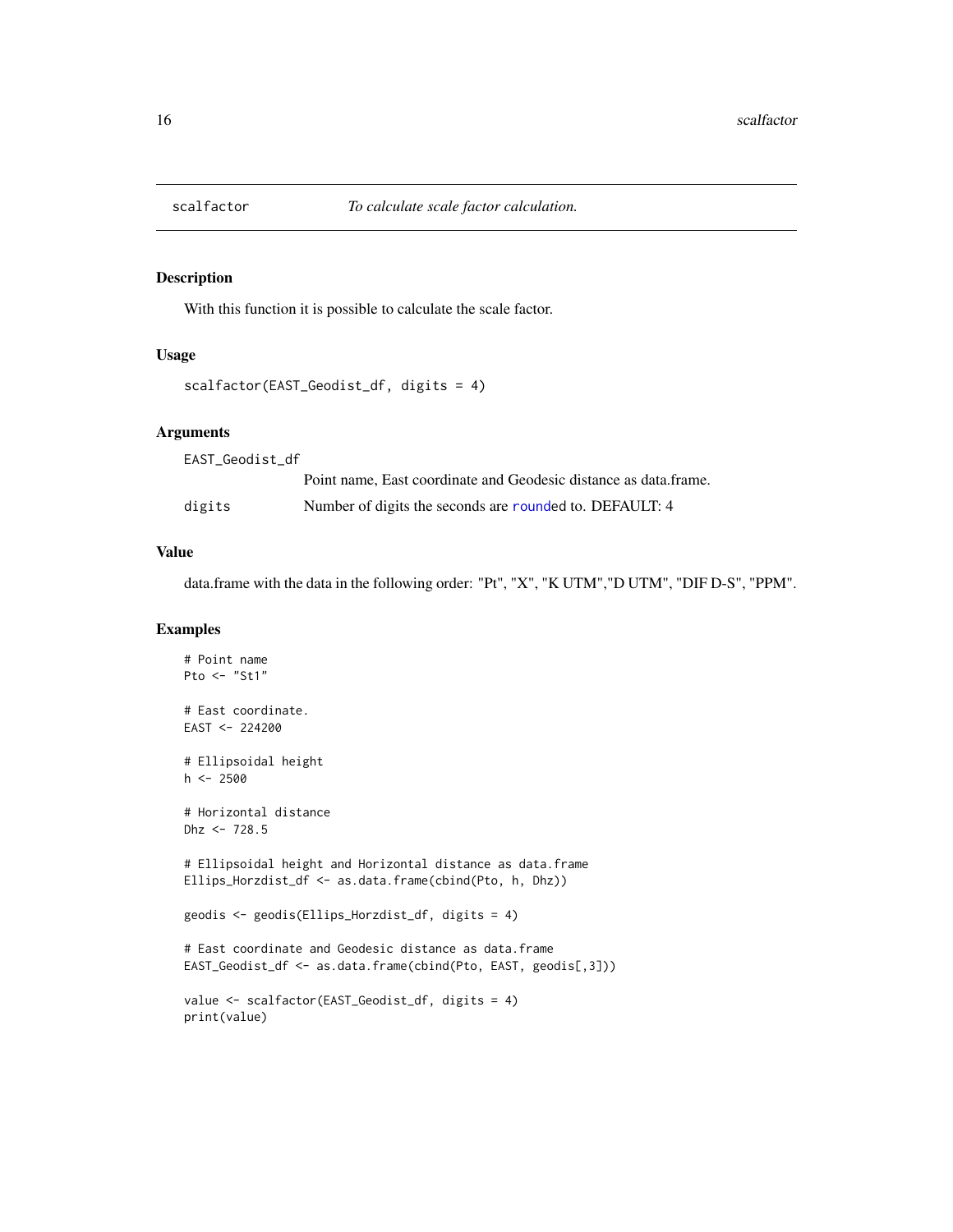<span id="page-16-0"></span>

#### Description

With this function it is possible to convert separated data in Degrees Minutes and Seconds to Decimal degrees.

#### Usage

sexagesimal(x, y, z, digits = 4)

#### Arguments

| $\mathsf{x}$ | Value of Degree in Latitude or Longitude.               |
|--------------|---------------------------------------------------------|
| <b>y</b>     | Value of Minute in Latitude or Longitude.               |
| z            | Value of Seconds in Latitude or Longitude.              |
| digits       | Number of digits the seconds are rounded to. DEFAULT: 4 |

#### Value

value

#### Examples

```
# Latitude
g \leftarrow -33m < -38s < -30.123456value <- sexagesimal(g, m, s, digits = 4)
print(value)
```
Sin\_1 *Contains the values of sin 1".*

#### Description

Contains the values of sin 1".

#### Usage

Sin\_1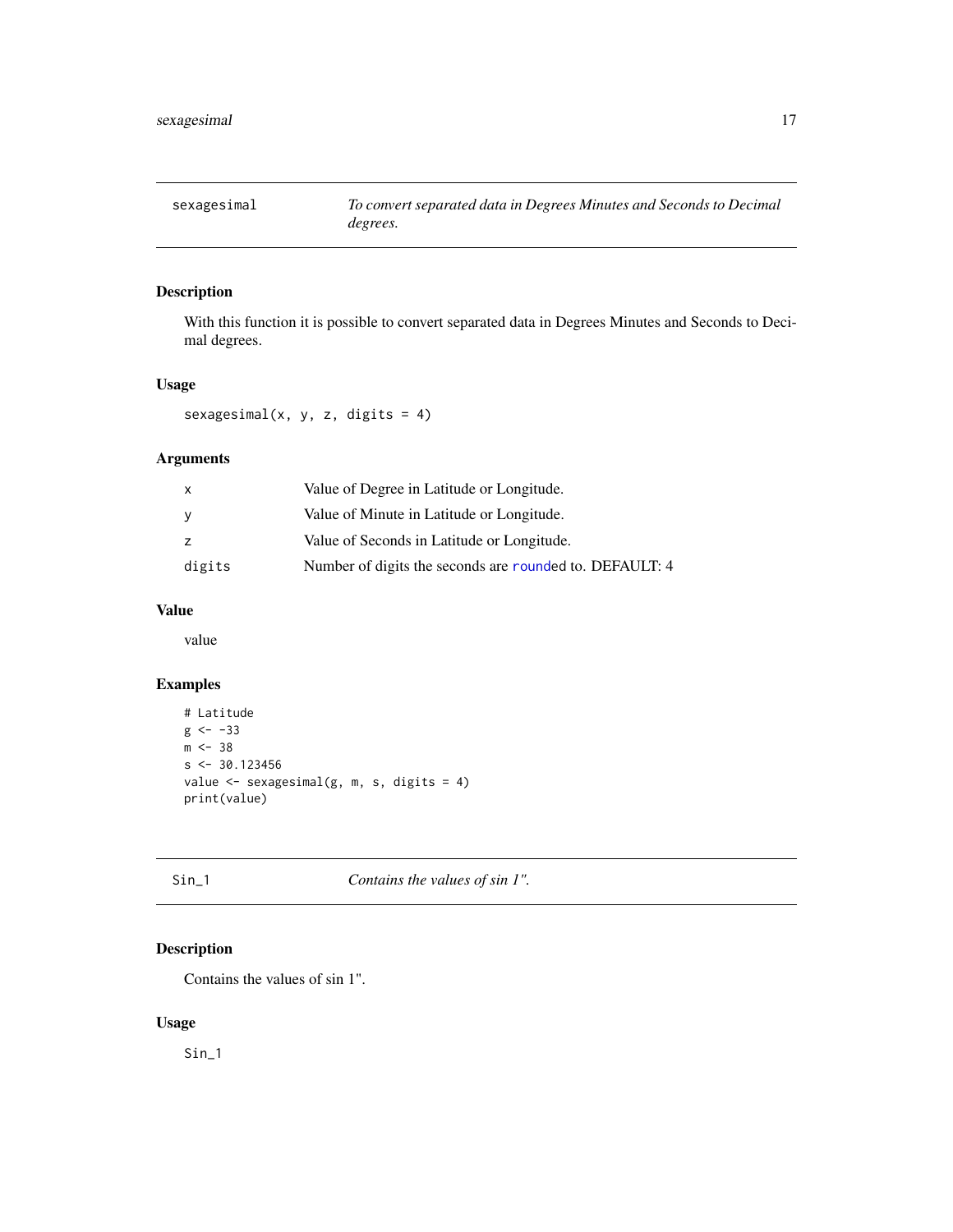#### <span id="page-17-0"></span>Format

A numeric with the value of sin 1"., which is:

Sin\_1 Value of sin 1".

#### Examples

## Not run: Sin\_1

## End(Not run)

TO\_TM *To convert from Geographic coordinate to TM.*

#### Description

With this function it is possible to convert from Geographic coordinate to TM using the Central meridian, Scale factor Ko, False East, False North and obtain the decimal precision that you assign.

#### Usage

TO\_TM( $a = 47$ , longlat\_df, d, e, f, g, digits = 4)

#### Arguments

| a          | Selection of Ellipsoid.                                 |  |
|------------|---------------------------------------------------------|--|
| longlat_df | Sexagesimal longitude and latitude as dataframe.        |  |
| d          | Central meridian.                                       |  |
| e          | Scale factor Ko.                                        |  |
|            | False East (FE).                                        |  |
| g          | False North (FN).                                       |  |
| digits     | Number of digits the seconds are rounded to. DEFAULT: 4 |  |

#### Value

data.frame with the data in the following order: "East", "North", "X", "Y".

#### Note

create data frame of epsg codes by epsg <- rgdal::make\_EPSG()

#### References

https://github.com/OSGeo/PROJ & https://github.com/cran/rgdal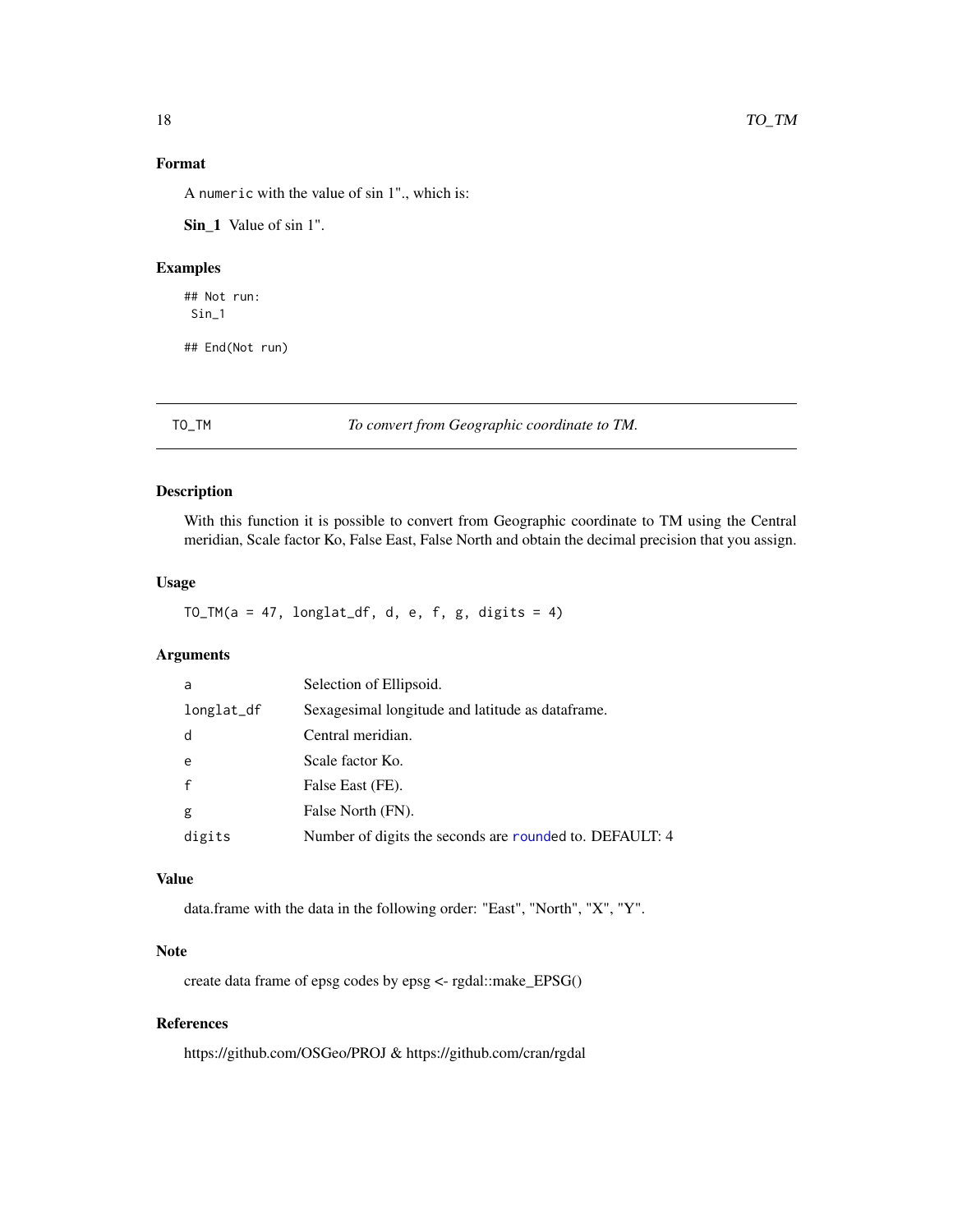#### <span id="page-18-0"></span>UTMtoLongLat 19

#### Examples

```
# Test data
CM < -69.00000SC_FACTOR_Ko <- 0.99960
FE <- 500000.00000
FN <- 10000000.00000
# Point name
Pto <- "St1"
# Longitude
g \le -71m < -18s < -44.86475# Value in sexagesimal
sexa_long <- sexagesimal(g, m, s)
# Latitude
g1 < -33m1 <- 12
s1 <- 27.11457
# Value in sexagesimal
sexa_lat <- sexagesimal(g1, m1, s1)
# Longitude and Latitude as data.frame
longlat_df <- as.data.frame(cbind(Pto,sexa_long,sexa_lat))
# ELLIPSOIDAL HEIGHT (h)
h \leq 31.885# To know the ellipsoids and the order open the Ellipsoids in the package and look for it number
Ellip <- Ellipsoids
#View(Ellip)
# We choose the number 47 which is WGS84
value <- TO_TM(a = 47, longlat_df, CM, SC_FACTOR_Ko, FE, FN, digits = 4)
print(value)
```
UTMtoLongLat *To convert from UTM to Geographic coordinate.*

#### Description

With this function it is possible to convert from UTM coordinate to Geographic coordinate. It is also possible to convert to other coordinate reference systems by selecting their EPGS number. Review notes and references.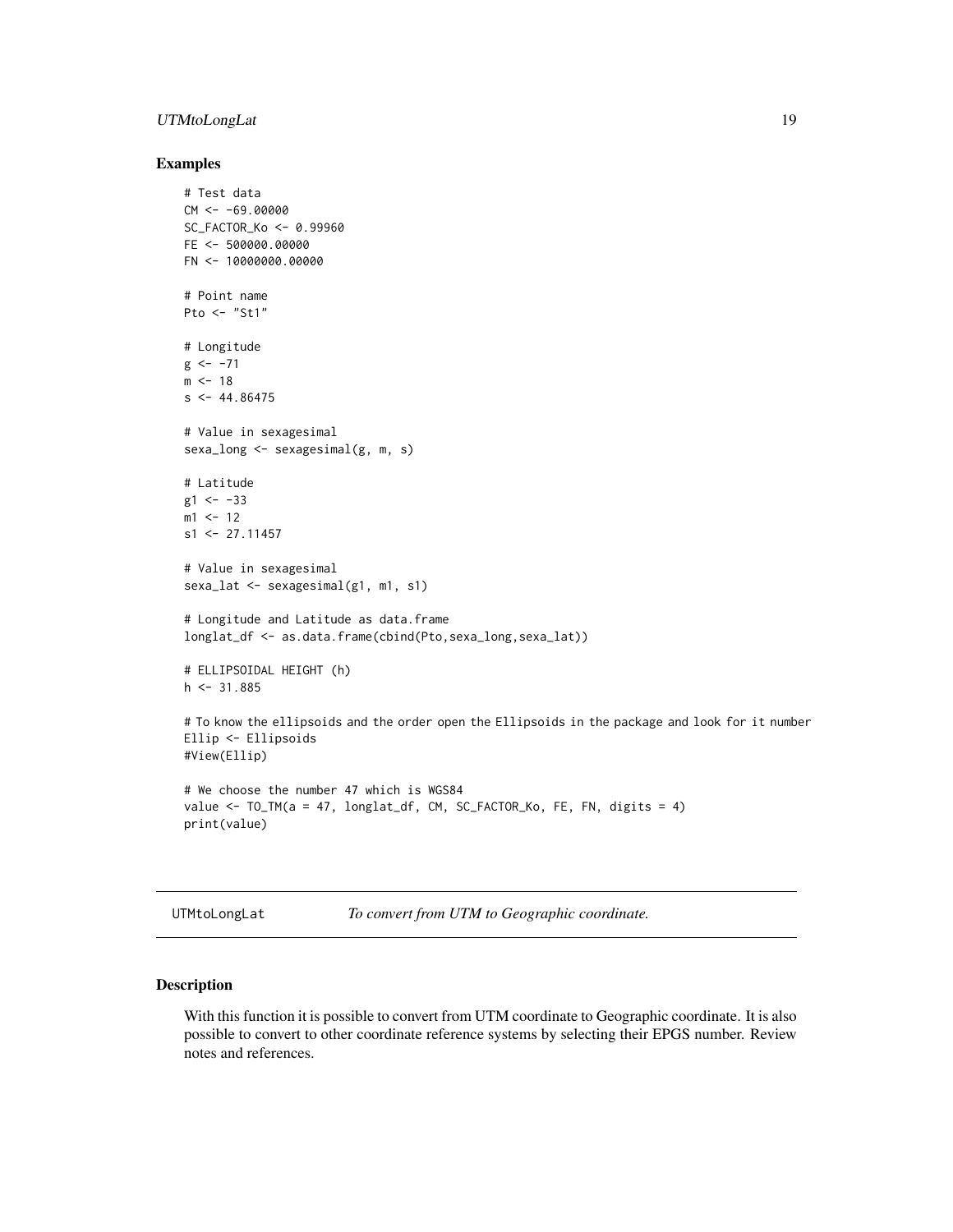#### <span id="page-19-0"></span>Usage

UTMtoLongLat(utm\_df, zone, hemisphere = "south", crs = 4326, digits = 4)

#### Arguments

| utm_df     | Point name, East and North UTM in a data.frame.                                           |
|------------|-------------------------------------------------------------------------------------------|
| zone       | Select UTM zone to work.                                                                  |
| hemisphere | select between north or south (written in lowercase). DEFAULT: "south"                    |
| crs        | EPGS number of the new coordinate reference system to transform. DEFAULT:<br>4326 (WGS84) |
| digits     | Number of digits the seconds are rounded to. DEFAULT: 4                                   |

#### Value

a list with a data.frame and leaflet map.

#### Note

create data frame of epsg codes by epsg <- rgdal::make\_EPSG()

#### References

https://github.com/OSGeo/PROJ & https://github.com/cran/rgdal

#### See Also

data.frame

#### Examples

```
# Load test data from the package
csv <- system.file("extdata", "test.csv", package = "GeodesiCL")
data_test <- read_data(csv)
```

```
# Zone
zone <-19
```
# Hemisphere could be "north" or "south" hemisphere <- "south"

```
value <- UTMtoLongLat(data_test, zone, hemisphere = "south", crs = 4326, digits = 4)
print(value)
```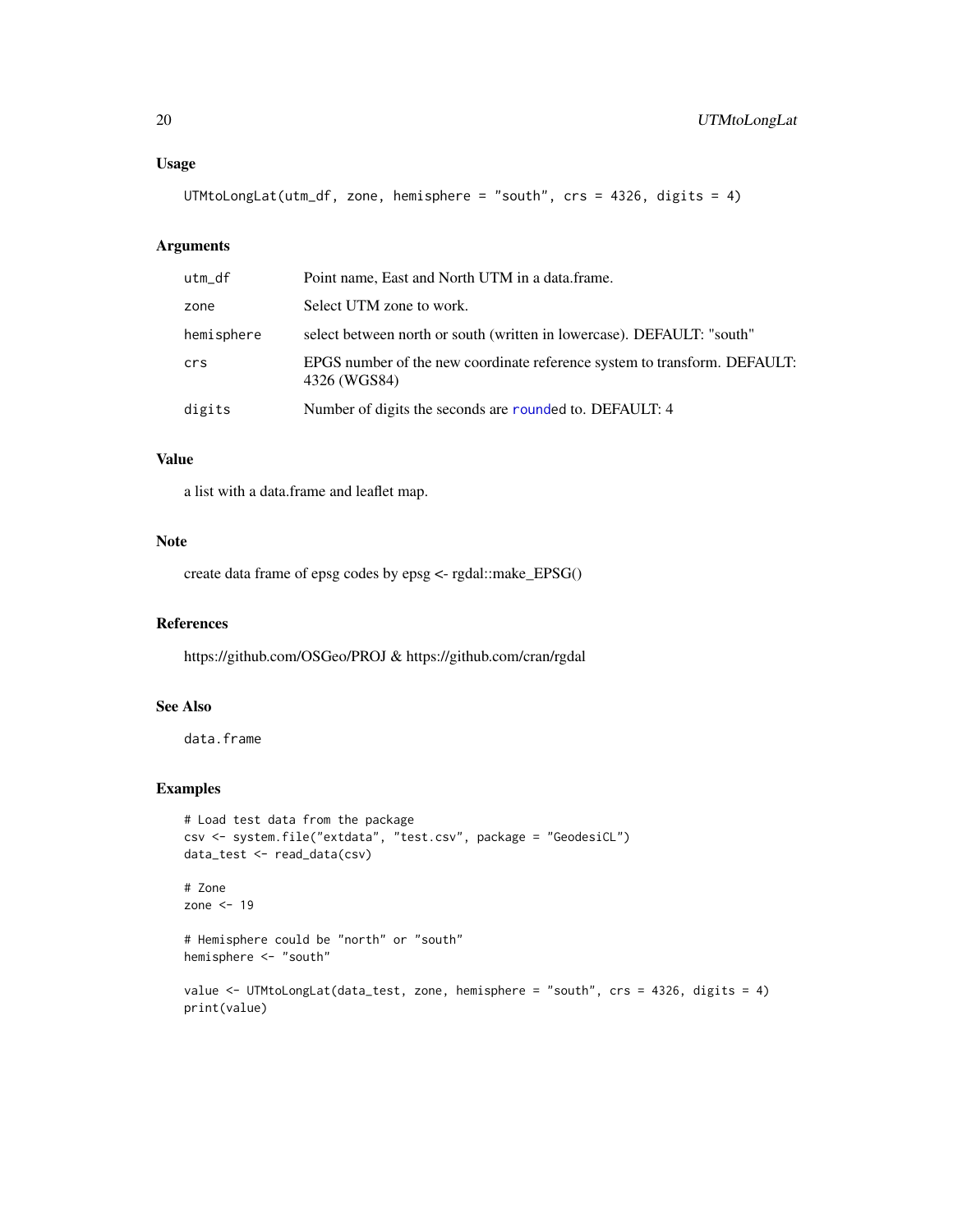<span id="page-20-0"></span>UTM\_zone\_hemisphere *To find the zone hemisphere from Longitude and Latitude the UTM zone.*

#### Description

With this function it is possible to find the zone hemisphere from Geographic coordinate to obtain the UTM zone.

#### Usage

UTM\_zone\_hemisphere(x, y)

#### Arguments

| x | Sexagesimal longitude. |
|---|------------------------|
|   | Sexagesimal latitude.  |

#### Value

value

#### Examples

```
#' # Longitude
g \leftarrow -71m \le -18s < -44.86475# Value in sexagesimal
sexa_long <- sexagesimal(g, m, s)
# Latitude
g1 <- -33
m1 <- 12
s1 <- 27.11457
# Value in sexagesimal
sexa_lat <- sexagesimal(g1, m1, s1)
value <- UTM_zone_hemisphere(sexa_long, sexa_lat)
print(value)
```